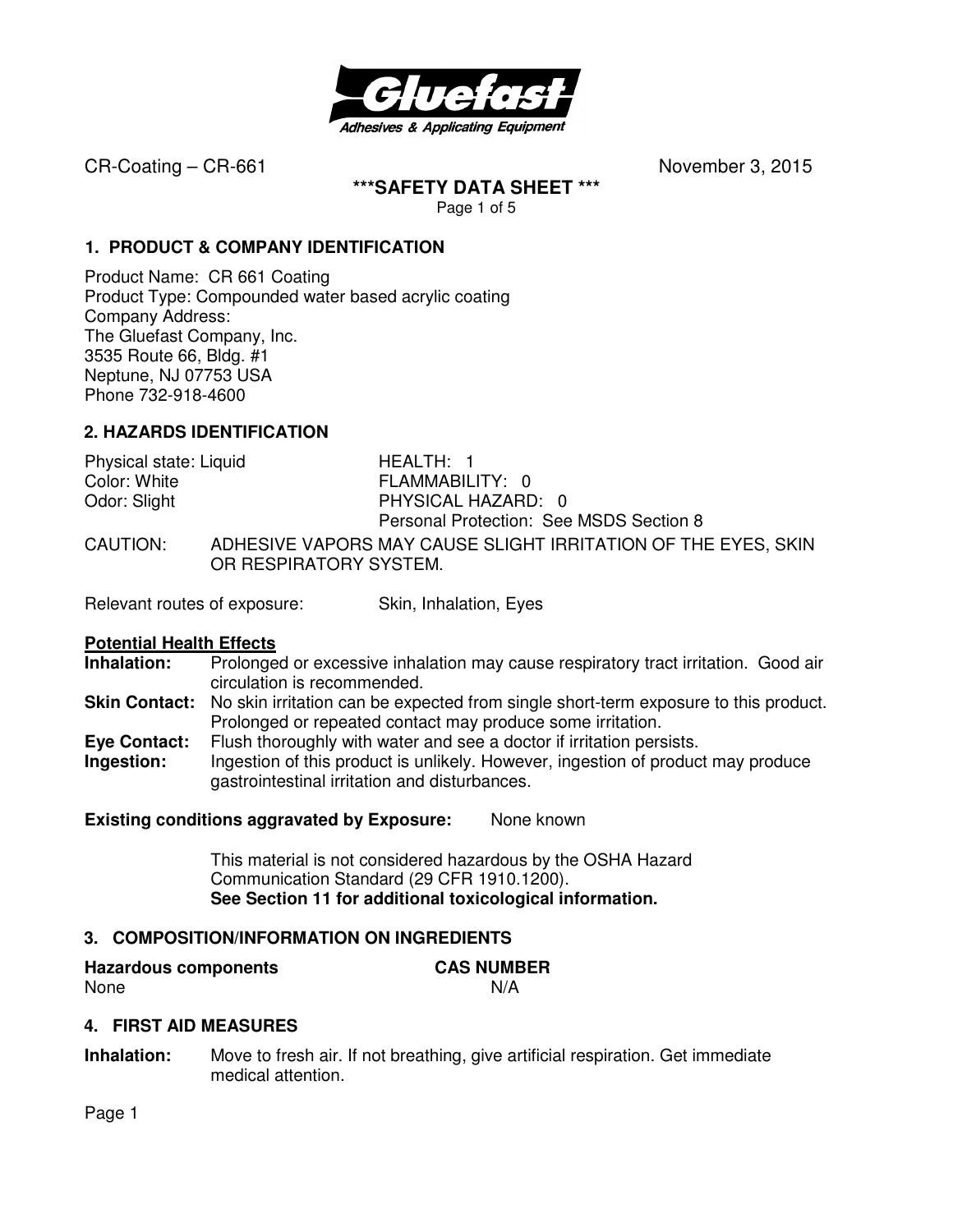

## **\*\*\*SAFETY DATA SHEET \*\*\***

Page 2 of 5

| Skin contact:                    | Immediately wash skin thoroughly with soap and water. Remove contaminated<br>clothing and footwear. Get immediate medical attention.                                |
|----------------------------------|---------------------------------------------------------------------------------------------------------------------------------------------------------------------|
| Eye contact:                     | Rinse immediately with plenty of water, also under the eyelids, for at least 15<br>minutes. Get immediate medical attention.                                        |
| Ingestion:                       | DO NOT induce vomiting unless directed to do so by medical personnel.<br>Never give anything by mouth to an unconscious person. Get immediate<br>medical attention. |
| <b>5. FIRE FIGHTING MEASURES</b> |                                                                                                                                                                     |

| <b>Flash point:</b>                   | $>100$ C ( $>212.6$ F)                                                                                                                                                     |
|---------------------------------------|----------------------------------------------------------------------------------------------------------------------------------------------------------------------------|
| Auto ignition temperature:            | Not determined                                                                                                                                                             |
| Flammable/Explosive limits - lower:   | Not determined                                                                                                                                                             |
| Flammable/Explosive limits - upper:   | Not determined                                                                                                                                                             |
| <b>Extinguishing media:</b>           | Water spray (fog), foam, dry chemical or carbon dioxide.                                                                                                                   |
| Special firefighting procedures:      | Fire fighters should wear positive pressure self-contained<br>breathing apparatus (SCBA). Wear full protective clothing.                                                   |
| Unusual fire or explosion hazards:    | This product is an aqueous mixture which will not burn. If<br>evaporated to dryness, the solid residue may pose a slight<br>fire hazard.                                   |
| <b>Hazardous combustion products:</b> | NONE HAZARDOUS – contains no known hazardous<br>ingredients as defined by the Federal Hazardous<br>Substances Act or by the Dept. of Transportation under<br>CFR Title 49. |

## **6. ACCIDENTAL RELEASE MEASURES**

Use personal protection recommended in Section 8, isolate the hazard area and deny entry to unnecessary and unprotected personnel.

| <b>Environmental precautions:</b> | Prevent further leakage or spillage if safe to do so. Do not allow<br>material to contaminate ground water system. Do not allow<br>product to enter sewer or waterways.                                                               |
|-----------------------------------|---------------------------------------------------------------------------------------------------------------------------------------------------------------------------------------------------------------------------------------|
| <b>Clean-up methods:</b>          | Keep unnecessary personnel away. Ensure adequate ventilation.<br>Wear appropriate protective equipment & clothing during clean-up.<br>Dispose of contaminated material as waste according to item 13.                                 |
| <b>7. HANDLING AND STORAGE</b>    |                                                                                                                                                                                                                                       |
| Handling:                         | Avoid contact with eyes, skin and clothing. Wash thoroughly after<br>handling. Gloves recommended. Wear proper personal protecting<br>clothing and equipment.                                                                         |
| Storage:                          | Store at room temperature. Rotate stock using oldest material<br>first. Shelf life for opened containers is three months, unopened<br>containers six months. For safe storage, store above 0 °C (32°F).<br><b>KEEP FROM FREEZING.</b> |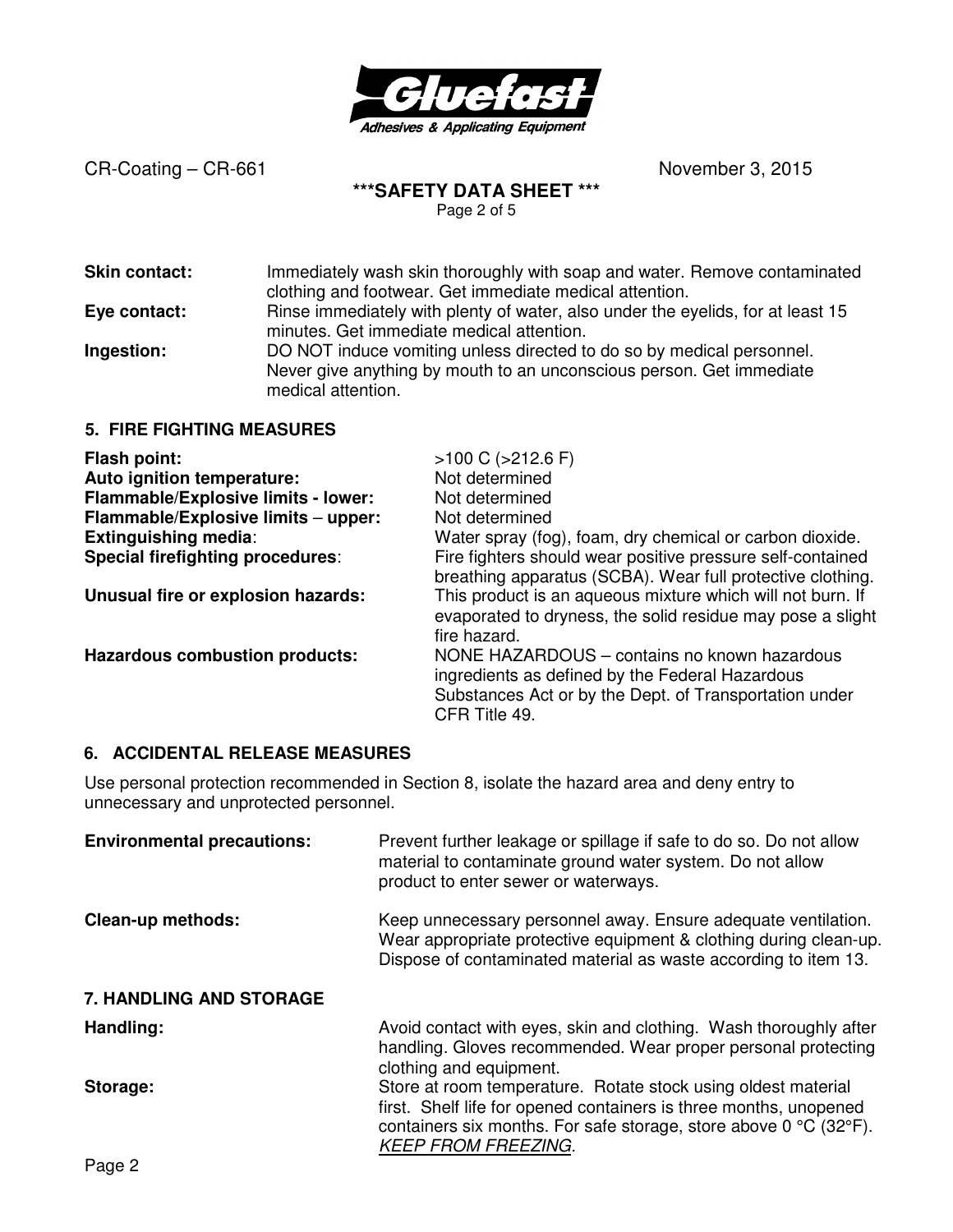

### **\*\*\*SAFETY DATA SHEET \*\*\***

Page 3 of 5

#### **8. EXPOSURE CONTROLS/PERSONAL PROTECTION**

Employers should complete an assessment of all workplaces to determine the need for, and selection of, proper exposure controls and protective equipment for each task performed.

|      | <b>Hazardous components</b> |      | <b>ACGIH TLV</b> |      | <b>OSHA PEL AIHA WEEL OTHER</b> |      |
|------|-----------------------------|------|------------------|------|---------------------------------|------|
| None |                             | None |                  | None | None                            | None |

| <b>Engineering controls:</b>   | Work should be done in an adequately ventilated area (i.e., ventilation<br>sufficient to maintain concentrations below one half of the PEL and<br>other relevant standards). Local exhaust ventilation is recommended<br>when general ventilation is not sufficient to control airborne<br>contamination. |
|--------------------------------|-----------------------------------------------------------------------------------------------------------------------------------------------------------------------------------------------------------------------------------------------------------------------------------------------------------|
| <b>Respiratory protection:</b> | Use NIOSH approved respirator if there is potential to exceed exposure<br>limit(s). Observe OSHA regulations for respiratory use (29 CFR<br>1910.134).                                                                                                                                                    |
| <b>Eyeface protection:</b>     | Safety goggles or safety glasses with side shields. Full face protection<br>should be used if the potential for splashing or spraying of product<br>exists.                                                                                                                                               |
| <b>Skin protection:</b>        | Use impermeable gloves and protective clothing as necessary to<br>prevent skin contact. Wear suitable protective clothing.                                                                                                                                                                                |

#### **9. PHYSICAL AND CHEMICAL PROPERTIES**

| <b>Physical state:</b>                   | Liquid                    |
|------------------------------------------|---------------------------|
| Color:                                   | White                     |
| Odor:                                    | Slight                    |
| <b>Odor threshold:</b>                   | Not available             |
| pH:                                      | $7.5 - 8.5$               |
| Vapor pressure:                          | 17.5 mbar (20 °C (68°F))  |
| <b>Boiling point/range:</b>              | $> 100 °C$ ( $> 212 °F$ ) |
| Freezing point/ range:                   | $32^{\circ}F$             |
| Specific gravity:                        | 1.1                       |
| Vapor density:                           | Heavier than air.         |
| <b>Flash point:</b>                      | $> 100 °C$ ( $> 212 °F$ ) |
| Flammable/Explosive limits - lower:      | Not determined            |
| Flammable/Explosive limits - upper:      | Not determined            |
| <b>Autoignition temperature:</b>         | Not determined            |
| <b>Evaporation rate:</b>                 | Same as water.            |
| <b>Solubility in water:</b>              | 100% Soluble              |
| Partition coefficient (n-octanol/water): | Not determined            |
| <b>VOC content:</b>                      | <b>Essentially Zero</b>   |
| <b>Percent Volatile:</b>                 | 48-52%                    |

Page 3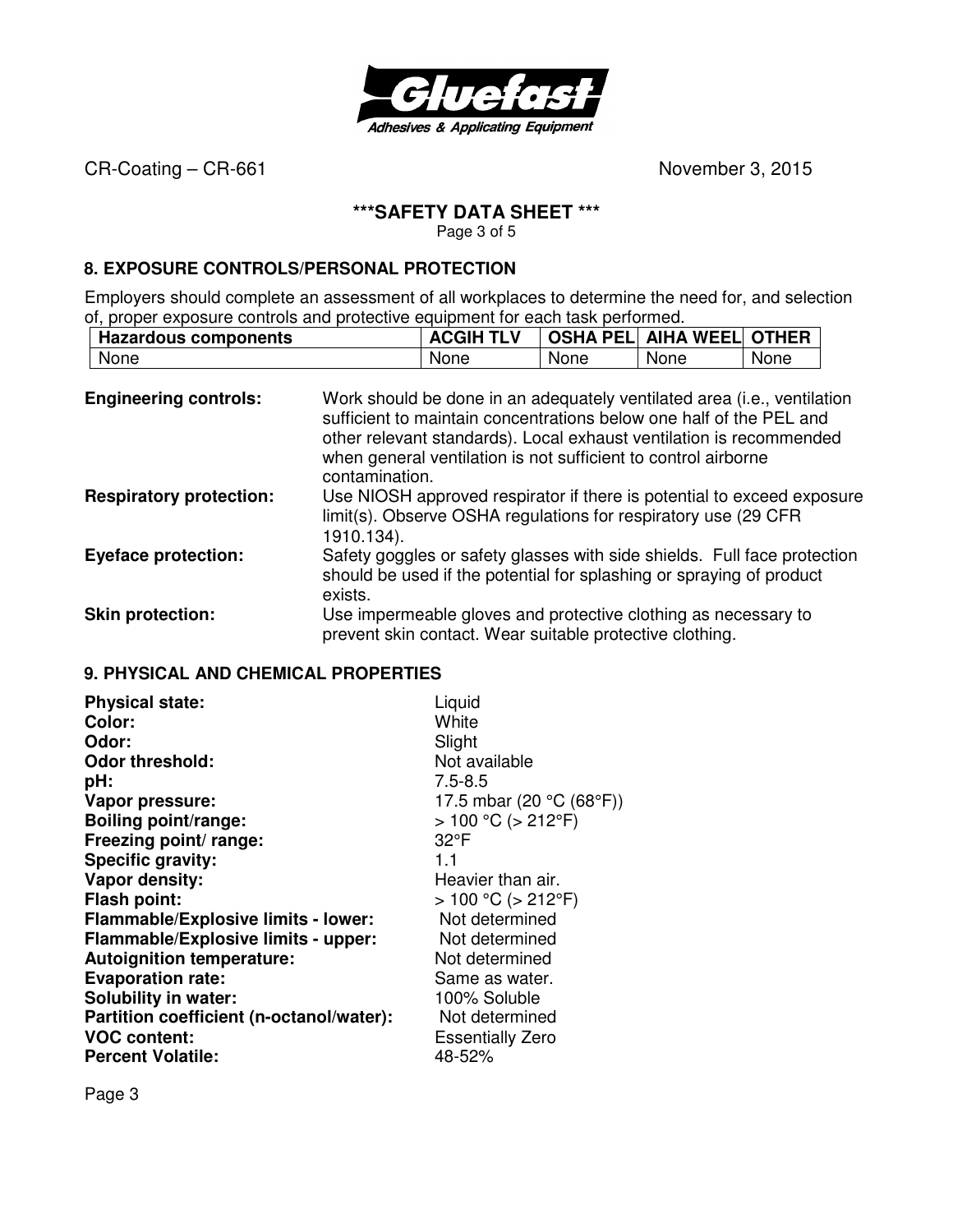

### **\*\*\*SAFETY DATA SHEET \*\*\***

Page 4 of 5

## **10. STABILITY AND REACTIVITY**

| Stability                        | Stable under normal conditions of storage & use.                                         |
|----------------------------------|------------------------------------------------------------------------------------------|
| Hazardous reactions:             | Will not occur.                                                                          |
| Hazardous decomposition products | Oxides of carbon.                                                                        |
|                                  |                                                                                          |
| Incompatible materials:          | Contact with water reactive materials (such as oleum) can cause<br>exothermic reactions. |
| Conditions to avoid:             | Do not freeze.                                                                           |

## **11. TOXICOLOGICAL INFORMATION**

| <b>Hazardous components</b> |      | NTB Carcinogen   IARC Carcinogen | <b>OSHA Carcinogen</b><br>(Specifically Regulated) |
|-----------------------------|------|----------------------------------|----------------------------------------------------|
| None                        | None | None                             | None                                               |
|                             |      |                                  |                                                    |
| <b>Hazardous components</b> |      | <b>Health Effects/</b>           |                                                    |
|                             |      | <b>Target Organs</b>             |                                                    |
| None                        |      | None                             |                                                    |
|                             |      |                                  |                                                    |

## **12. ECOLOGICAL INFORMATION**

Ecological information: Not available

#### **13. DISPOSAL CONSIDERATIONS**

#### **Information provided is for unused product only.**

| Recommended method of disposal: | Legal disposition of wastes is the responsibility of the<br>owner/generator of the waste. Applicable federal, state<br>and/or local regulations must be followed during |
|---------------------------------|-------------------------------------------------------------------------------------------------------------------------------------------------------------------------|
|                                 | treatment, storage, or disposal of waste containing this<br>product.                                                                                                    |
| Hazardous waste number:         | Not a RCRA hazardous waste.                                                                                                                                             |

#### **14. TRANSPORT INFORMATION**

| U.S. Department of Transportation Ground (49 CFR) |
|---------------------------------------------------|
|---------------------------------------------------|

| Proper shipping name:     | CR661GL-CR661PL-CR661DR                                                                   |
|---------------------------|-------------------------------------------------------------------------------------------|
| Hazard class or division: | None                                                                                      |
| Identification number:    | <b>None</b>                                                                               |
| Packing group:            | Carton-5 Gallon Pail-55 Gallon Drum                                                       |
|                           | Drodust is not requisited, non becarde us and not restricted for trapponert by sir er wet |

Product is not regulated, non hazardous and not restricted for transport by air or water.

Page 4